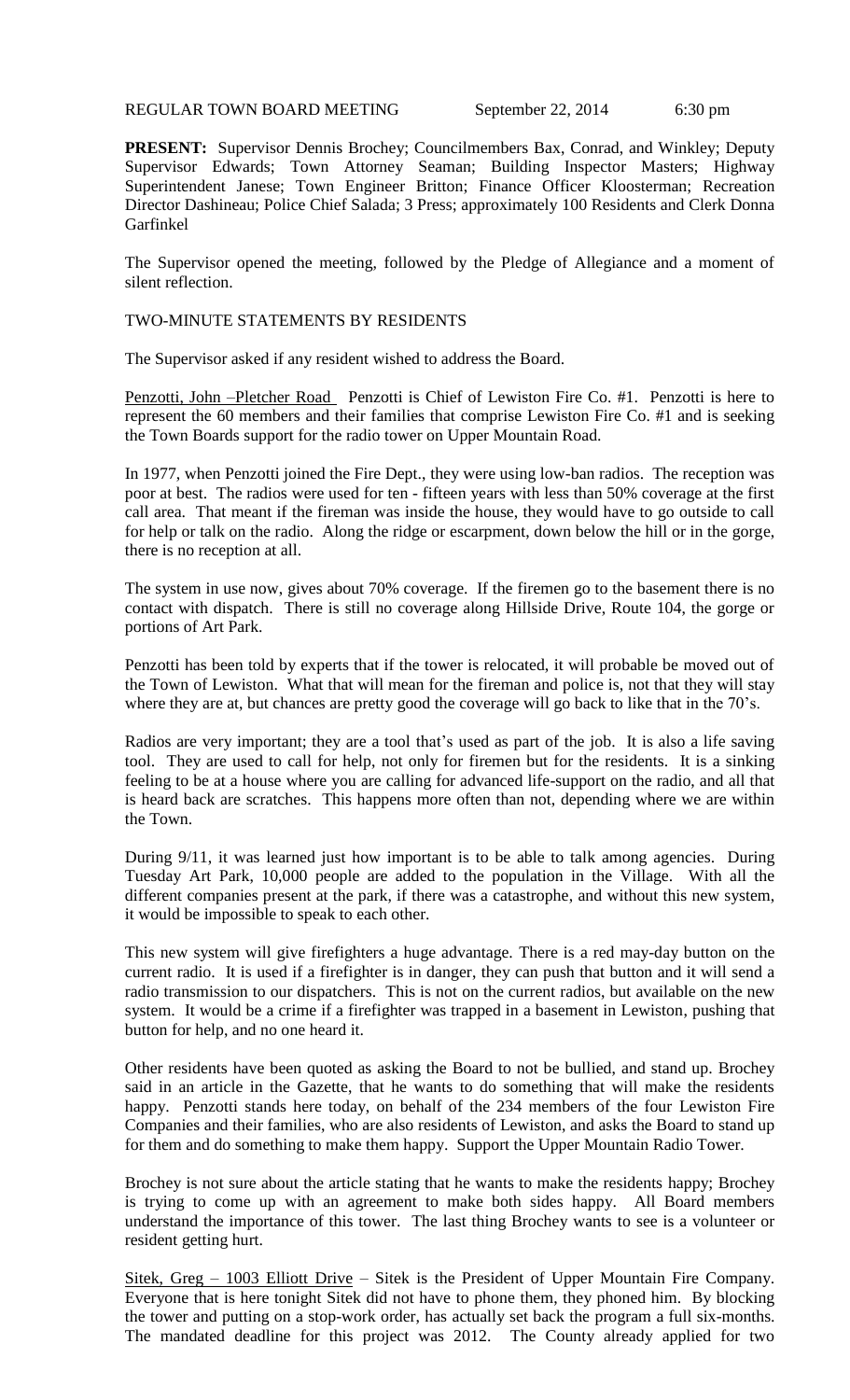extensions, and now for a third which they may not get. All this means to Sitek is that we pushed communications off another six months.

New Years Eve, three years ago, an ice storm was coming and fireman closed Indian Hill due to black ice. Sitek tried to call fire control to get a salter and all he got was static.

This system will allow the firemen to also speak to the Police Dept. At this time there is no way to communicate.

There is a black hole here in Lewiston where this communication tower is needed the most.

Hoover, Rob – Chief of Sanborn Fire Company Hoover said the County has been working on this tower for years. The job as Chief is to make sure that the men and women get the best equipment, from apparatus to gear. This tower is another piece of the puzzle.

Three years ago at a house fire a pumper truck went down; two firefighters had to bail out of the building. A crew was chosen to go into the house and see what the extent of the fire was. On the second floor the firemen lost the water and the stairs started to give way. The call to the firefighters outside was not heard. This communication is needed.

Sanborn also has dead areas where this tower will help. The hardest part of being Fire Chief is not being able to communicate with his firefighters.

Erwin, Earl – 857 Upper Mountain Road Erwin lives across the street from the tower and it is an eye sore. We understand that the tower is needed for communications, we all realize that. But throw it up on a Friday, Saturday and Sunday, boom the tower is up. Then work right through the stop work order. It is ridicules to throw it up right through a stop work order and it is more than out of line its illegal. Talk about safety, what if this tower fell. What about the houses near, ice storms, things falling off. It would land on the houses and the street if it ever fell. The property value of these homes has to have decreased.

Glasgow, Paulette – 836 The Circle – In 1996 Glasgow, as a Board member, was invited by Upper Mountain Fire Company to go into the smoke house in full gear. A bell went off, and the keeper that was with her told her they need to get out, there is not a lot of oxygen left. Glasgow can only imagine the feeling of not being able to communicate.

The Town Board is in a very difficult situation that is not of their making or the firemen's making. Somehow this needs to be taken care of. No one has ever said they are against the tower; it is the process in which it did not follow.

In regards to the interview of applicants for Michael Marra's seat, some say the process must be conducted in executive session. Glasgow contacted the Attorney General and the Committee on Open Government and asked "does executive session cover the interview process of a future Town Board member"? The following answer was received. "With respect of the substance of the matter by way of background for meetings law based on the presumption of openness. Stated that open meetings with public bodies must be conducted in public, except to the extent of the criteria specified in executive session applies. Of this criteria one could probably assume the validly of holding executive session involving a matter leading to the appointment of particular person would apply. Nevertheless, in the only decision dealing with the propriety of holding an executive session to discuss the filling of a vacancy of an elected office, New York State courts have held via two law suits which is Board of Trustees – Cornell and Board of Trustees – Village of Manichello the following: The reliance of the portion of Section 105-1F, states the Board in executive session may discuss the employment of a particular person is misplaced." Another words, Glasgow said, you can't do it.

Given the liberty of which the laws requirements of openness are to be interpreted, and given the obvious importance of protecting the voter's franchise, this section should be interpreted as applying to only employees who are employed presently by the municipality and not to appointment to fill an un-expired term of an elected office. Certainly the matter of replacing an elected official should apply and that it must be open to the scrutiny to the public and for the observation of the public. Another words, Glasgow said, it can not be done in executive session, it needs to be done in the public.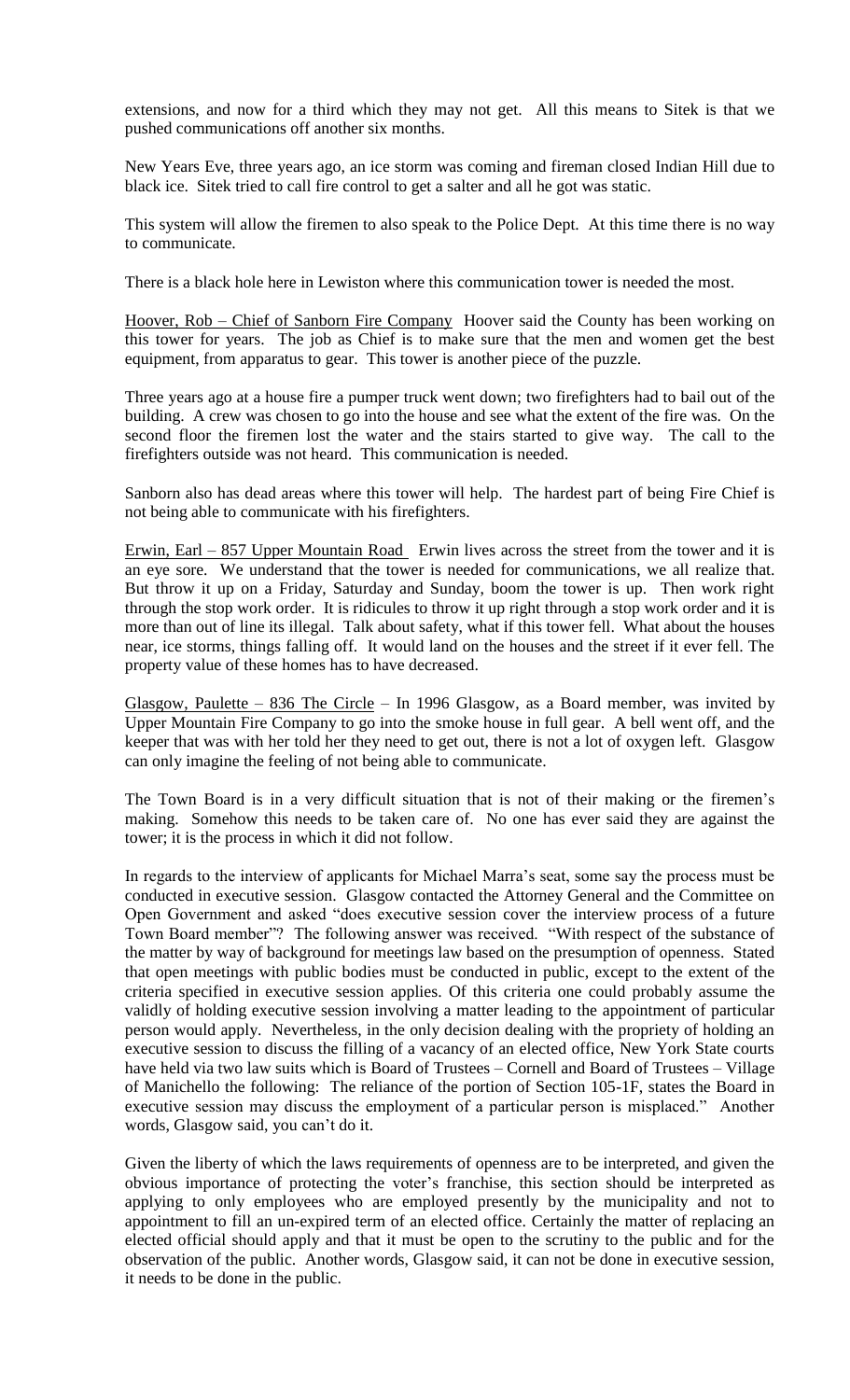Waggoner, Jonathan – 854 Onondaga Street – Waggoner is here on two sides, one as an officer of Lewiston Fire Co. #1 and the other, a Lewiston resident. The fire companies do have a major communication problem without this tower.

As a resident, the tower is up, and with the financial problems Lewiston is facing, Lewiston should not pay to have it moved, that would not be fiscally responsible.

The best place to put the tower is where the engineer states it is good and make it happen.

Levine, Dan – Chief of Upper Mountain Fire Company – This radio tower is a County-wide project, not just the Town of Lewiston. This is affecting firemen and residents in Somerset, Royalton, Lockport, and Hartland.

This is a top priority for the Town to square away. The Board is putting residents all across Niagara County in a bad situation. This tower will give 95% coverage for all.

Fortino, Pete – 874 Upper Mountain Road – Fortino has the utmost respect for first responders.

Fortino grew up in Love Canal and has seen what happens when rules and regulations are not followed. He moved to Lewiston to get away from towers and all the crazy crap that he lived near. He has busted his butt to get where he is. His two young children were not able to enjoy their home but for a couple months, before the tower sprouted up over a weekend. Rules and regulations were not followed. After the tower was up, a letter was in the mailbox asking residents to "talk about the proposed site".

The way this was done was improper and the tower is an illegal structure. Safety is not of concern here because it is right in our backyards. Fortino is not fighting the firemen's need for the tower, but at the price of what?

Lamacchia, Franco - 863 Upper Mountain Road – Lamacchia is an inactive volunteer fireman. He built his home 7-years ago and the tower is located next-store. While having a conversation with his neighbor they turned and saw this guy on the top of the tower. The residents were not notified the tower was going up. Could they not have put it somewhere else, further back where there are no homes? It is an eye sore. Every year taxes increase. Are the affected residents going to get a reduction on their taxes?

Deal, Barry – 850 Upper Mountain Road – Everyone here is in favor of the hard work the volunteer firemen have shown the residents over the number of decades. The residents are not here to belittle them and their work, but here as being against an unsafe location of the tower; 60 feet from homes is not safe. Residents would like the councilmen to enforce the current Town Code for towers in regards to the safety issue. The Tower Code was enacted to protect people in times of catastrophe. It is extremely important, with this code violation, is if the violation is ignored, this is setting precedence for someone else to do the same.

During a wind storm three years ago, a  $60$ -foot,  $100 +$  willow tree blew down in 40-mph winds. This is a 219 foot tower. Can't imagine what would happen if the tower blew down.

The NYS Power Authority told the County they could put their equipment/transformer on the Power Authority's tower. But nothing was ever followed up with this option.

When the Board is sworn in, it is sworn in to uphold the codes of the Town of Lewiston.

Bradfield, Bill – 864 Upper Mountain Road – Bradfield supports the firemen all the way. But trying to get the firemen out of harm's way is putting the residents in harm's way. Bradfield's house along with the fire hall is in striking distance if it falls. Towers do fall down.

Bradfield can't believe the FAA is allowing this tower, with the Mercy Flight helicopter landing near there. There is a lot safety involved here and there seem to be a lot of things in harms way, to get them out.

Whoever engineered this, whoever is in charge of the project as far as financial responsibility, screwed up. Not the residents of Lewiston or the firemen.

AGENDA APPROVAL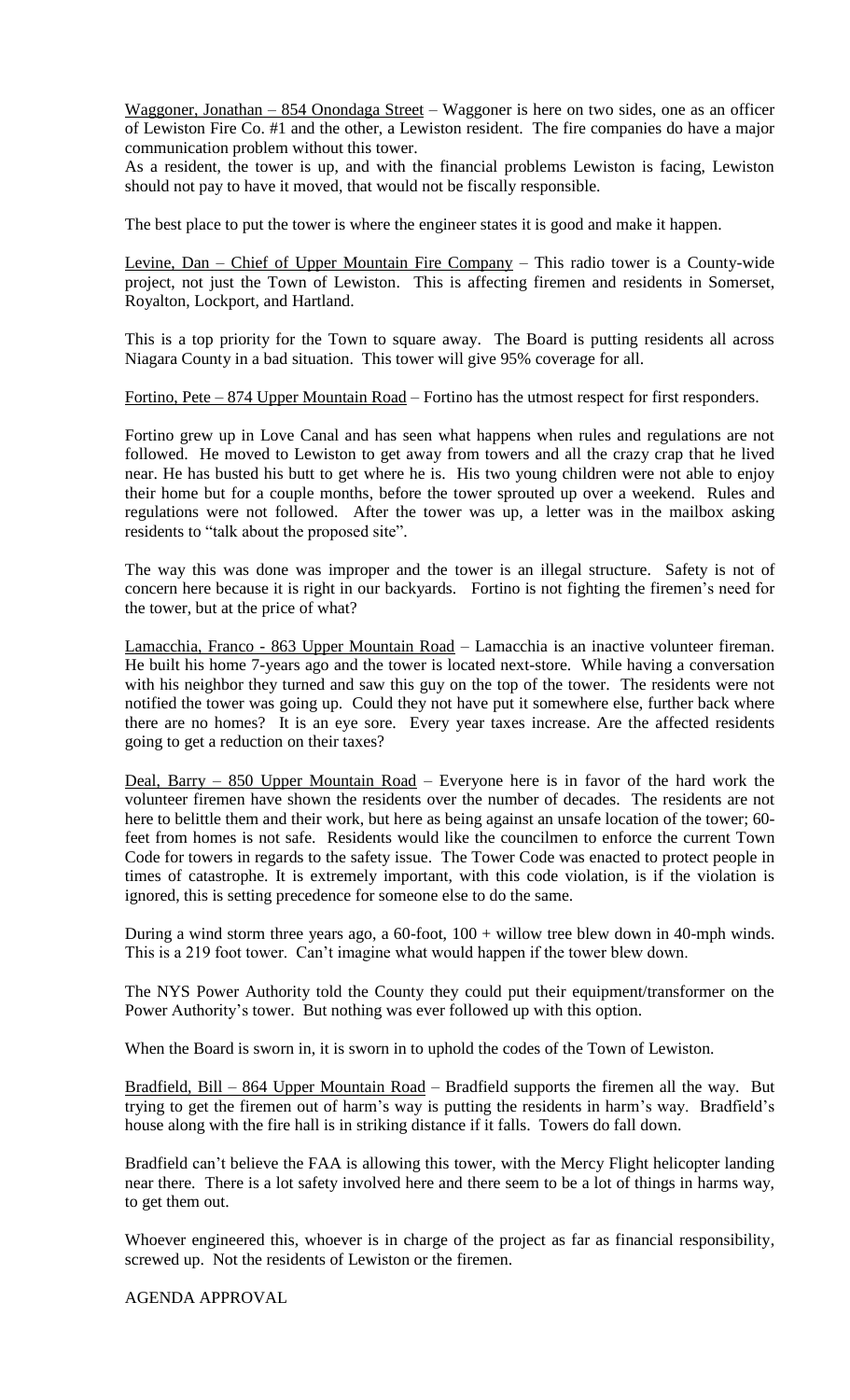Winkley requested removal of Town Board interviews. Brochey wanted to be able to talk to the applicants with the public present. Winkley said it is not the Board's duties to hold a public forum with the applicants.

### **Bax MOVED to approve the Agenda as amended, Seconded by Conrad, and Carried 4 – 0**. APPROVAL OF MINUTES

## **Bax MOVED to approve the following minutes: PH – Moratorium – 7/28/2014 and RTBM – 7/28/2014, Seconded by Conrad and Carried 4 – 0**.

#### POST AUDIT PAYMENT

#### **Bax MOVED to approve the following vouchers for Post Audit payment: Home Depot - \$590.34; Key Bank - \$475.86; Sam's Club – \$1,523.52; DeLage Landen - \$120.50 and Leaf - \$656.86, Seconded by Winkley and Carried**  $4 - 0$ **.**

### OLD BUSINESS

Swann Road – Pipe – Highway Superintendent Janese working with the residents.

## NEW BUSINESS – CLERK'S CORRESPONDENCE

### *Unpaid Water and Sewer*

The Receiver of Taxes and Assessments submitted a request for unpaid water sewer accounts to be placed on 2015 Town and County Taxes.

### **Winkley MOVED to place unpaid water and sewer accounts in the amount of: Water - \$47,968.88; Sewer (Master) - \$80,499.34; Sewer (South) - \$8,035.68 for a total of \$136,503.90, Seconded by Conrad and Carried 4 – 0**.

#### *Dickersonville Cemetery Survey*

The Town Clerk requests funding for surveying of the Cemetery. This will help with the identity of the boundary lines of the cemetery along with each individual plot.

### **Conrad MOVED to authorize the Assistant Town Engineer to proceed with the hiring of a survey company, not to exceed \$1,500, to survey the Dickersonville Cemetery, Seconded by Bax and Carried 4 – 0**.

#### *Sewer Refund*

Mazzitelli – 1035 Ridge Road requests a sewer credit for water used to refill pool after a repair.

## **Conrad MOVED to refund the sewer amount on the Mazzitelli water bill in the amount of \$60.00 for 2000 cubic feet, Seconded by Winkley and Carried 4 – 0**.

#### *Notice of application to the New York State Liquor Authority*

Niagara University is notifying the Town Board they have applied for a Liquor License from the NY Liquor Authority.

### **Bax MOVED to acknowledge receipt of the renewal application for Dwyer Arena and Perboyer Hall to the NYS Liquor Authority, Seconded by Bax and Carried 4 – 0**.

## SUPERVISOR BROCHEY

#### *Liaison Report*

Town Board interviews - Bax asked to clarify what it was he believes Councilman Winkley was trying to say regarding this at the beginning of the meeting. With elections in November it is thought that if someone is appointed by the Board, it would give the appointed individual an undo advantage in the election, given the time between the appointment and the election. Given the fact there is a vacancy, the Board will appoint the elected individual at the Board following the election.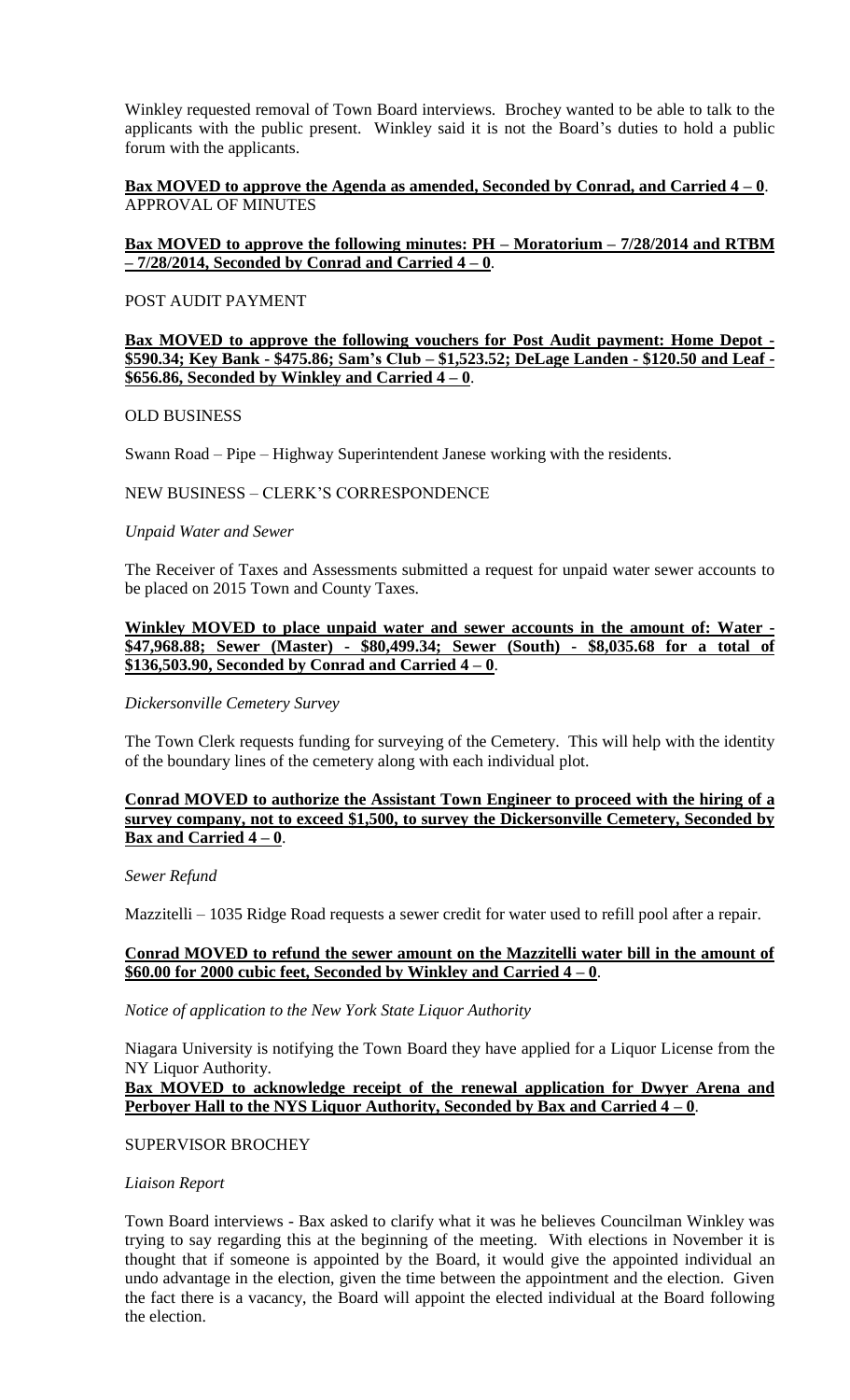Asbestos Abatement – Joseph Davis State Park

Kloosterman said the Town had a price for the abatement but due to the amount, the Town needs to go out to bid.

## **Bax MOVED to refer the bid preparation to the Engineer, Seconded by Winkley and Carried 4 – 0**.

### *Engineering*

Britton reviewed Robert Lannon's Project Status Report.

Riverwalk / NYS Parks/ Joe Davis Park - Storm sewer has been televised; CDs and GPS Report provided to NYS Parks. NYS Parks is reviewing internally and will advise next steps.

Oak Run Phase 3 - Phase 3 is nearing completion. They have finished paving and curbs and are in the process of final restoration. Looking for dedication towards the end of October.

CRA is looking through the Town Standard Specifications. Recommendations will be back to the Town Board in hopes of finalizing next month.

Legacy Drive - Is moving forward and is in hopes of closing this up soon.

Resident spoke out from the audience and asked if a permit was issued by the Town for the tower on Upper Mountain Road. How can they put up a tower without a permit? Bax said that is the issue at hand. Bax said the fact is, none of the people in this room created the problem, but it is up to the people in this room to fix it. As much as the Board supports everyone on all sides there is not going to be an easy resolution, by any stretch. Bax does not believe the Town should foot the bill to move the tower; however it may cost money to get the person who should be responsible, to pay the bill. The Town does not want to put anyone in jeopardy, although there are people in jeopardy now based on the tower's own engineering specs.

It was questioned what the next step is. Brochey said this may go to litigation and the Board is not able to discuss this.

Bax said as residents any Board member can be contacted and discuss it individually as to what the Town's position is. The Town has a set of laws and certain protocol, residents have to follow but somehow that communication was railroaded. Not negatively but here we have a tower that is to serve a function to keep thousands of people safe. The key is to not pile people on one side of the scale and people on the other side to see who wins.

#### *Finance*

RFP's - Kloosterman reviewed budget updates and asks for questions to be addressed. Kloosterman proposes seeking RFP's for all professional service for 2015. This is something that should be done yearly to assure that the Town is being provided the best service at the most affordable cost. This would include Town Attorney, Auditing Firm and Engineering. This is no reflection on those currently holding these positions.

Hydropower monies - As of August, there is \$1.5 million in the account that is the residents. Kloosterman is asking for guidance on what the Board's thoughts are on giving the money back to residents. Seaman has advised the Board extensively, in writing and verbally, on what the options are. If the Board wants to allocate money to its own bills, they need to name itself as an ultimate user. Bax requested to add this to the executive session.

Budget Update and Meetings - Kloosterman requests meeting with the Board on October 6<sup>th</sup> to review the budget in detail. The Tentative Budget is filed with the Clerk on September  $30<sup>th</sup>$ , discuss it at an October 16<sup>th</sup> Worksession, with the Public Hearing on October 27, 2014.

Board to hold a Budget Worksession on October 7, 2014 at 1:30 pm at Town Hall.

Water Billing – Kloosterman has been working with the Water Department to move the billing cycle to quarterly billing. By doing this the Town would save significantly over the years on postage and the cost of collecting the data.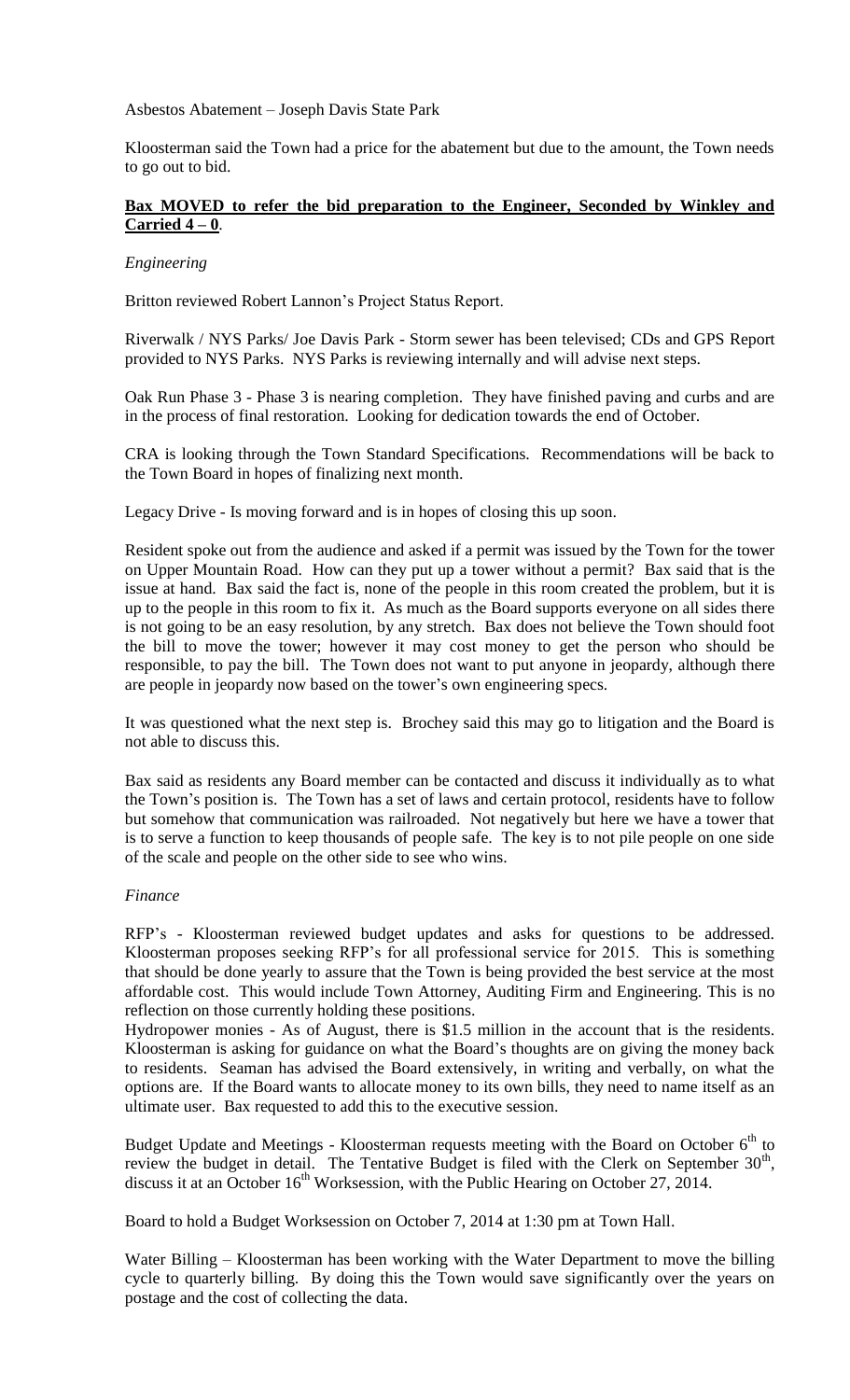All Board members think this is a great idea and makes good sense. The Board has discussed with the Village of Lewiston about possibly consolidating efforts in respect to billing and collections.

## **Bax MOVED to authorize Kloosterman to convert the Town water billing system from a bi-monthly cycle to a quarterly billing cycle to coincide with the Village of Lewiston, Seconded by Winkley and Carried 4 – 0**.

Niagara County Health Care Consortium Update – Kloosterman has attended several meetings. The union representatives are starting to be involved. This is a great opportunity and hopefully it will move forward.

Modern Sign bill for Art Park – A \$2,380 bill for signs was forwarded to Art Park and then returned unpaid. Kloosterman is looking for guidance on what to do with it.

### **Bax MOVED to table for further review, Seconded by Conrad, and Carried 4 – 0**

### TOWN HALL

Concrete Repair – The concrete in front of the main entrance door needs repairing. Janese said he will put a cone out there tonight so no one will get hurt. Brochey asked Janese if he could repair this. Janese said yes, he will report back to the Board the cost of material and labor.

### COUNCILMAN BAX

Liaison Report – Janese informed the Board the sidewalks at Riverwalk are complete. Curbing has been repaired along with one catch basin. Landscaping will start in the next couple of days.

Janese has a company coming to help with the partial repair of Moore Road.

Employee Policy Manual – The Board forwarded Janese's request for a change to the manual to the Board of Ethics. Brochey received their response and they see no reason for the change.

Janese questioned if what he has heard, that the Town has to remediate asbestos for the State, before the Town is allowed to tie-into the drain, is true. With all the money problems the Town has, why would Lewiston donate \$30,000 to \$50,000 to the State of New York for buildings Lewiston didn't even build or need?

Lannon has met with the State and with him not present tonight, answers aren't available.

Janese updated the Board on the Muckland pumps. One pump should be in before the next meeting.

Bax updated the Board on Joseph Davis State Park, as submitted by Recreation Director Dashineau. Dashineau has been working with the State on many improvements. It is Dashineau's plan to winterize and close the park by October  $15<sup>th</sup>$ . Bax commends Dashineau on the efforts that he has accomplished in the Park. It is a 100% difference.

#### COUNCILMAN CONRAD

Pond Request – 1901 Ridge Road – Conrad said according to Town Law 150-5G which reads "Construction of a farm pond or farm lagoon, provided that the farm and farmer meet the definition and that he plans are prepared by a licensed professional engineer and/or have been designed by the Agricultural Stabilization Conservation Service", a permit is not required.

Sanger was present due to recent outcry on ponds. The pond has been designed by Niagara County Soil & Water Conservation District and meets all the requirements under the law.

## **Conrad MOVED to grant a permit for the 3.6 acre pond at 1901 Ridge Road as submitted, Seconded by Bax**

Bax asked Sanger if she knows how much dirt will be removed from the property. Sanger does not believe a lot. There are low spots that need to be filled and that is the purpose of the pond. A home will be built on Swann Road and the fill will be used on this lot. Sanger owns six adjoining lots, and the fill will be used here.